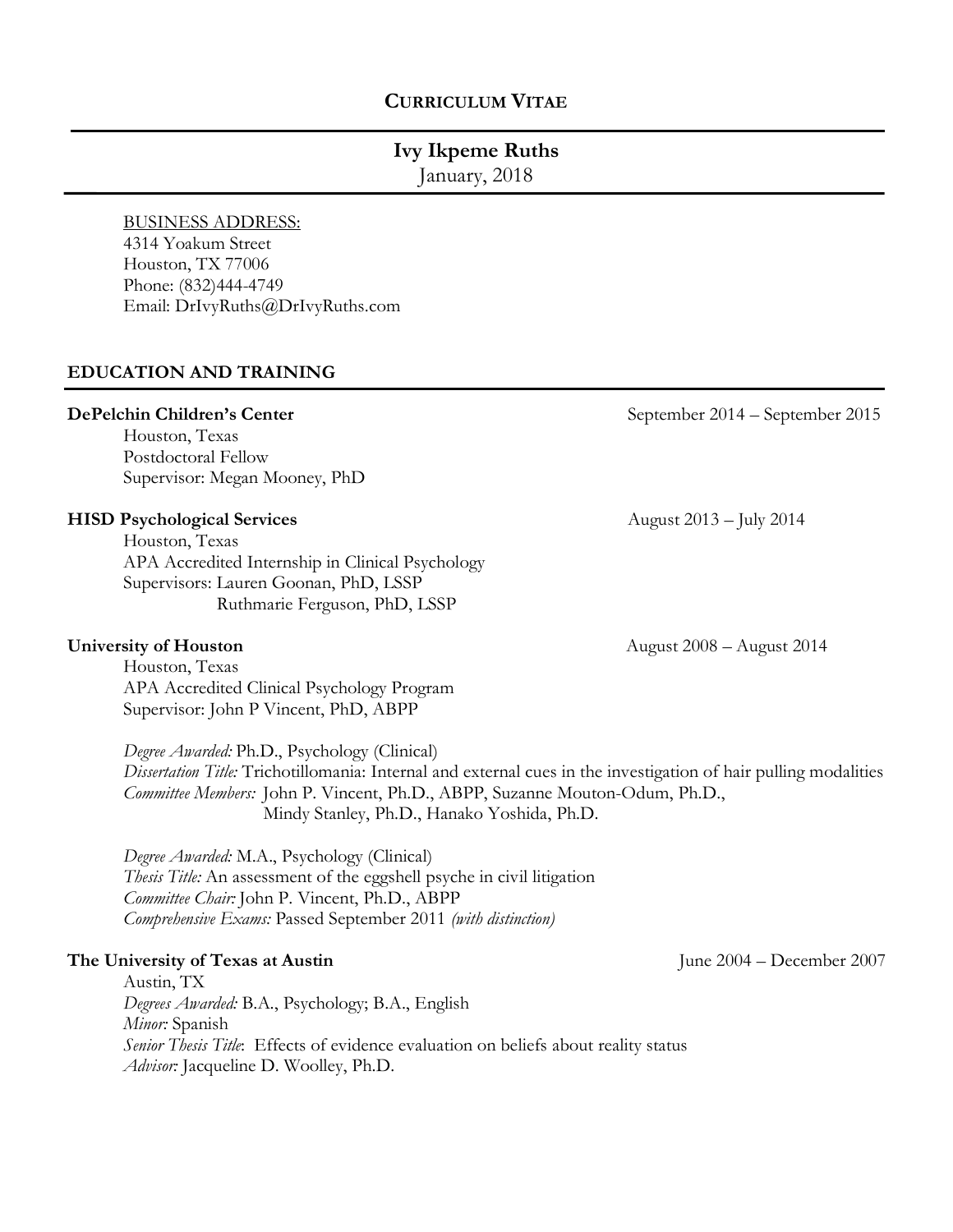## **LANGUAGES**

Native English and Spanish speaker

## **LICENSURE**

| Provisionally Licensed Psychologist (PLP)                                                                                             | October, 2014  |
|---------------------------------------------------------------------------------------------------------------------------------------|----------------|
| Licensing Board: Texas State Board of Examiners of Psychologists                                                                      |                |
| License Number: 36338                                                                                                                 |                |
| Examination for Professional Practice in Psychology: Passed at the doctoral level                                                     |                |
| Texas Jurisprudence Examination: Passed at the doctoral level                                                                         |                |
| Oral Examination: Passed - January, 2015                                                                                              |                |
| Licensed Specialist in School Psychology - Trainee (LSSP-Trainee)<br>Licensing Board: Texas State Board of Examiners of Psychologists | December, 2014 |
| Praxis School Psychologist Licensure Exam: Passed - July, 2014 (Score: 179)                                                           |                |
|                                                                                                                                       |                |
| <b>CLINICAL EXPERIENCE</b>                                                                                                            |                |
|                                                                                                                                       |                |

#### **Middle School Counselor, Annunciation Orthodox School 2017** – Present Houston, TX

*Responsibilities:* Consultation for faculty, staff, students, and parents; development and implementation of school-wide social-emotional learning curriculum

## **Clinical Psychologist/Owner, Ruths Psychological Association** July 2017 - Present

Houston, TX

Private Practice serving individuals, families, and groups with anxiety, obsessive-compulsive, hair-pulling, and depressive disorders.

## **Clinical Psychologist, The Houston OCD Program** September 2015 – July 2017

Houston, TX

*Responsibilities:* Bi-lingual psychologist providing individual outpatient therapy for children adolescents, and adults with OCD and other anxiety disorders; providing intensive outpatient and residential services for adolescents and adults with severe OCD and other anxiety disorders; conducting weekly group therapy with residential and intensive outpatient clients; participation in multidisciplinary treatment team meetings.

#### **Post-doctoral Psychology Fellow, DePelchin Children's Center** September 2014 – September 2015 Houston, TX

Supervisors: Megan Mooney, Ph.D.; Shalonda Brooks, Ph.D.

*Responsibilities:* Bi-lingual psychologist providing individual, family, and group therapy and conducting psychological evaluations for the Trauma Team, Autism Team, and the Office of Refugee Resettlement, Division of Unaccompanied Children Services (ORR/DUCS).

*Patient population served:* A diverse child, adolescent, and parent population with a variety of psychological difficulties including chronic and complex trauma histories, social-skills deficits, anxiety and mood disorders, disruptive behavioral disorders, grief and adjustment difficulties.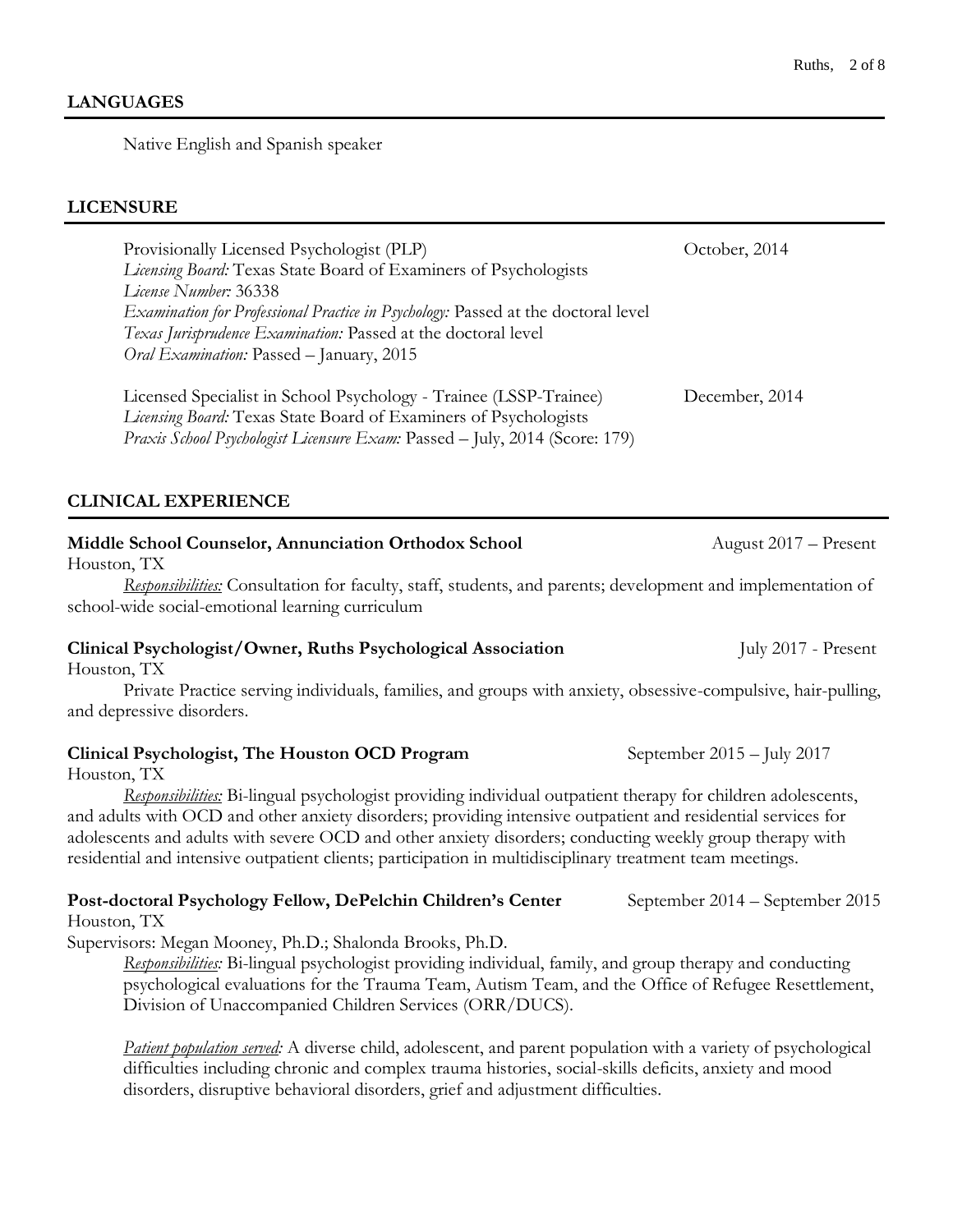#### **Pre-doctoral Psychology Intern, Houston Independent School District** August 2013 – August 2014 Houston, TX

*Supervisors:* Lauren Goonan, Ph.D.; Patricia Weger, Ph.D.; Grace Jennings, Ph D.; Ruth Ferguson, Ph.D. *Responsibilities:* assist in school wide crises response; complete individual suicide and violence risk assessments; conduct psychological assessments and write integrated reports for special education determination, provide individual counseling to students; and complete behavior consultations with teachers and other key staff members within schools.

*Patient population served:* An ethnically diverse child, adolescent, and parent population compromised primarily of low-income members of Houston's inner city, presenting with anxiety, depression, suicidal ideation, homicidal ideation, gang-related violence, disruptive disorders, grief, and social and economic hardships.

## **Clinical Psychology Extern, Private Practice,** August 2011 – June 2013

Houston, TX

*Supervisor:* Suzanne Mouton-Odum, Ph.D.

*Responsibilities:* Conduct intake assessments; create treatment plans; prepare for and provide weekly individual and family therapy; maintain detailed progress notes; participate in weekly individual and/or group supervision meetings.

*Patient population served:* Children, adolescents, parents, and adults with a variety of psychiatric diagnoses including anxiety disorders, mood disorders, and trichotillomania/skin-picking disorders.

## **Graduate Clinical Assistant, Psychology Research & Services Center** August 2011 – May 2012

University of Houston *Supervisor:* Robin Weill, Ph.D.

*Responsibilities:* Conducted clinical intakes and assigned cases to student clinicians; performed clinic administrative duties and oversaw maintenance of all paper- and computer-based clinic records; assisted in all duties to maintain and safeguard the clinic; operates as a student-faculty liaison regarding clinic issues; planned and organizes National Depression Screening Day fair; provided supervision to 2<sup>nd</sup> year practicum students as part of a tiered supervision model.

*Patient population served:* An ethnically diverse child, adolescent and adult population comprised primarily of low-income members of the Houston community and/or students attending the University of Houston, presenting with a variety of difficulties including adjustment and affective disorders, personality disorders, and serious mental illness.

## **Graduate Student Clinician, Psychology Research & Services Center** September 2009 – May 2011

University of Houston

*Supervisors:* John Vincent, Ph.D., Robin Weill, Ph.D., Gerald Harris, Ph.D.

*Responsibilities:* Conducted initial intake and assessments of adult and child clients; provided outpatient adult, adolescent, and child individual and family psychotherapy; wrote integrative reports and case notes; reviewed video tapes of individual sessions, including other student clinicians' sessions, participated in weekly group and peer supervisions; administrated diagnostic interviews and psychological test batteries.

*Patient population served:* An ethnically diverse child, adolescent and adult population comprised primarily of low-income members of the Houston community and/or students attending the University of Houston, presenting with a variety of difficulties including adjustment and affective disorders, personality disorders, and serious mental illness.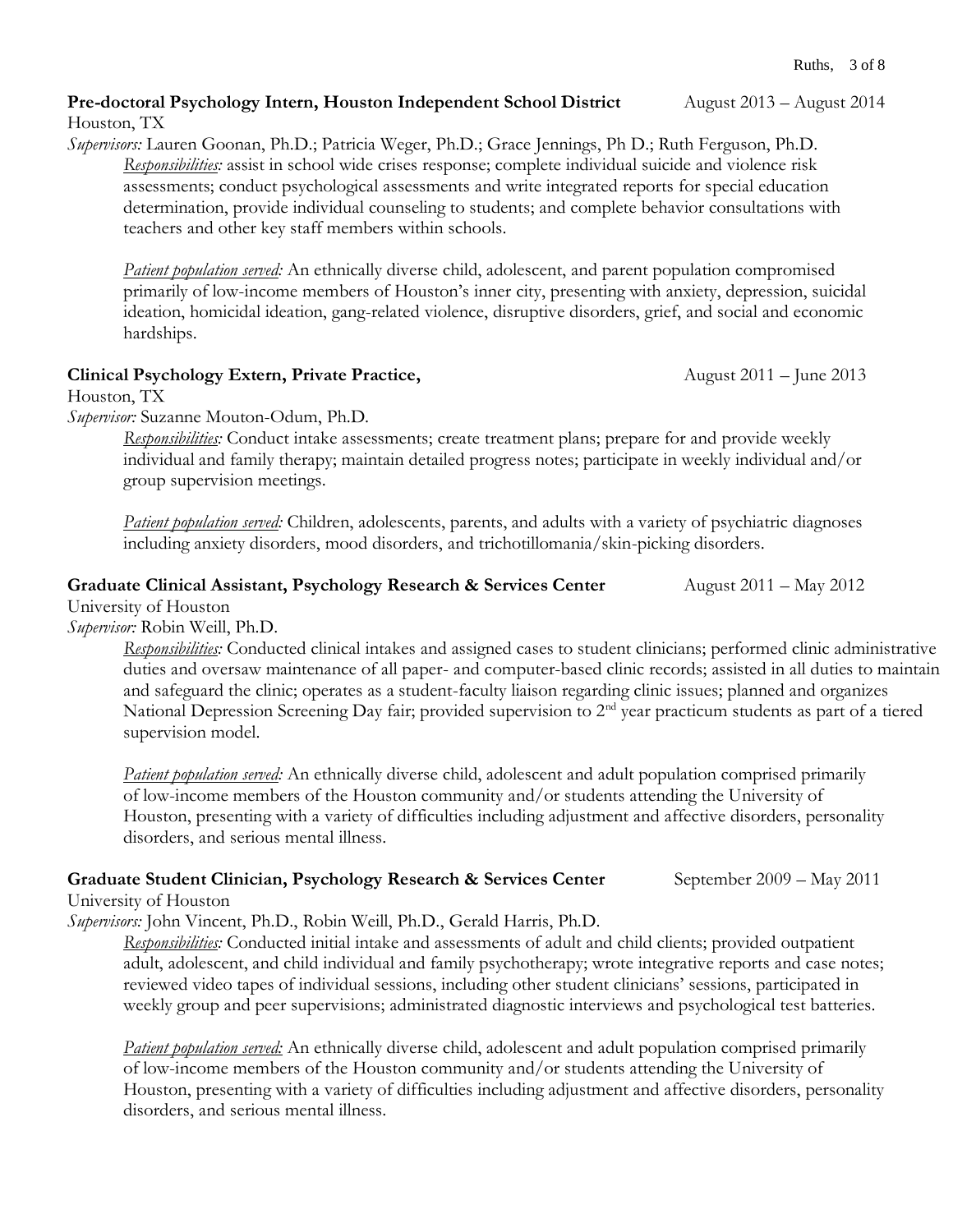## **Associate Evaluator, Applied Psychological Services** August 2010 – November 2011

Houston, TX

*Supervisor:* Daniel J. Fox, Ph.D.

*Responsibilities:* Conducted, scored, and wrote reports for integrated child and adult psychological and neuropsychological assessments including a clinical interview.

*Patient population served:* Low income and/or disabled children, adolescents, and adults filing for Social Security Administration and the Department of Rehabilitation Services benefits.

**Graduate Student Extern, Texas Children's Hospital, Psychiatry Service** August 2010 – May 2011 Houston, TX

*Supervisor:* Danita Czyzewski, Ph.D., Mariella Self, Ph.D.

*Responsibilities:* Conducted weekly individual psychotherapy using behavioral and cognitive behavioral techniques with children and adolescents; created progress notes and wrote intake reports; administered assessments; participated in individual live supervision; attended weekly group meetings.

*Patient population served:* An ethnically diverse children and adolescent population with internalizing disorders, encopresis, enuresis, those who had difficulty adhering to their medical regime, or suffering from feeding disorders of early infancy; primarily made up of those with a comorbid health problem such as cystic fibrosis, Chron's Disease, chronic pain, etc.

## **Graduate Student Assessment Clinician, Psychology Research and Services Center**

University of Houston September 2009 – August 2010

*Supervisor:* Jack Fletcher Ph.D., Paul Massman, Ph.D.

*Responsibilities:* Conducted assessments and interviews of clients; prepared and administered neuropsychological, I.Q. and academic achievement assessments; scored measures and prepared integrative reports; participated in weekly group supervisions; participated in weekly parent conferences, participated in assessment team client conferences.

*Patient population served:* Children and adolescents with ADHD and/or a learning disability and their parents.

## **Graduate Student Extern, Private Practice** June 2010 – August 2010

Houston, TX

*Supervisor:* Michelle Forrester, Ph.D.

*Responsibilities:* Prepared for and participated in weekly group play therapy sessions with children suffering from social skills deficits, a recent traumatic event, or those dealing with recently divorced parents; created progress notes; participated in weekly group supervision.

*Patient population served:* Children ages 4 to 7 diagnosed with ADHD, Asperger's Syndrome, Autism, or Pervasive Development Disorder

## **Graduate Student Clinician, Anxiety Disorders Clinic Movember 2009 – August 2010**

University of Houston

*Supervisor:* Peter Norton, Ph.D.

*Responsibilities:* As part of a randomized clinical trial, conducted diagnostic assessment batteries and wrote integrated reports; co-led group therapy sessions; wrote progress notes; conducted feedback sessions.

*Patient population served:* Ethnically diverse adult population comprised primarily of University of Houston undergraduate students and low-income members of the Houston community.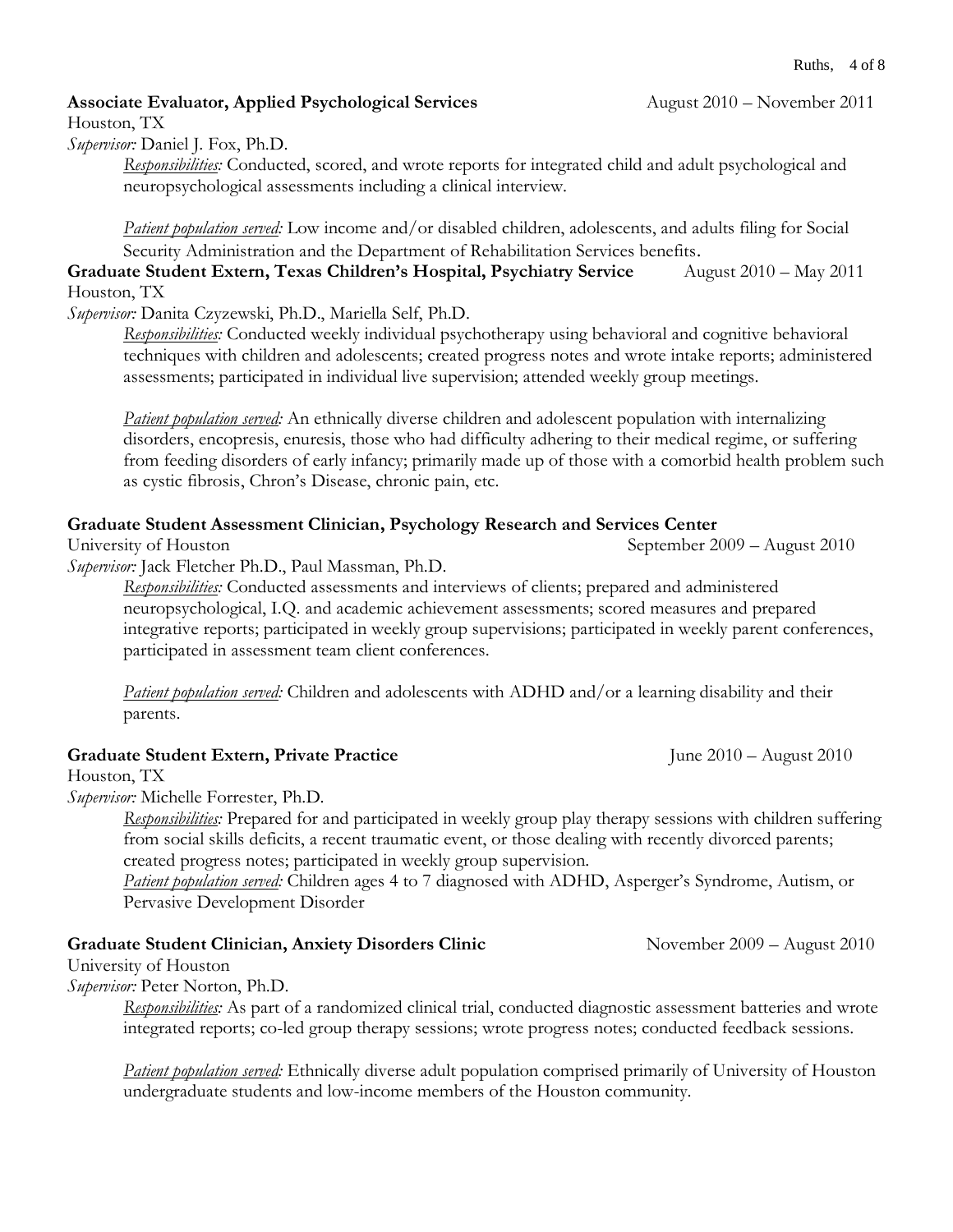#### **PROFESSIONAL TRAININGS**

| <b>Capturing Kids Hearts</b><br>Flippen Group                                                                                                                                              | October 2017     |
|--------------------------------------------------------------------------------------------------------------------------------------------------------------------------------------------|------------------|
| <b>Behavioral Therapy Training Institute</b><br>International OCD Foundation<br>Trainers: Thröstur Björgvinsson. Ph.D., Joyce Davidson, M.D., Patrick McGrath, Ph.D., Alec Pollard, Ph.D., | April 2016       |
| Aureen Wagner, Ph.D.                                                                                                                                                                       |                  |
| Integrated Treatment of Complex Trauma for Adolescents (ITCT-A)<br>DePelchin Children's Center<br>Trainers: John Brier, Ph.D. and Cheryl Lanktree, Ph.D.                                   | November 2014    |
| An Intense Clinical Approach to Trauma-Focused CBT (TF-CBT)<br>DePelchin Children's Center<br>Trainer: Ray Van Tassel, M.S., LPC                                                           | October 2014     |
| Child Adult Relationship Enhancement Training (CARE)<br>Trainer: Megan Mooney, Ph.D.                                                                                                       | September 2014   |
| Youth Mental Health First Aid<br>Houston Independent School District<br>Trainers: Jeff Vannice, Ph.D., Ruth Ferguson, Ph.D.                                                                | August 2013      |
| Received training in initial screeners to help adolescents experiencing mental health problems such as<br>depression, anxiety disorders, psychosis and substance use disorders.            |                  |
| Parent Child Interaction Therapy (PCIT)<br>DePelchin's Children's Center<br>Trainers: Megan Mooney, Ph.D., Shazia Lightsey, MS, LPC                                                        | <b>July 2010</b> |

Received live coaching and training in therapy sessions to teach play therapy skills to parents/caregivers of oppositional, attention-seeking children. Training focused on reversing the negative escalation cycle in families, increasing compliance in defiant children, and strengthening parent-child relationships.

### **RESEARCH EXPERIENCE**

## Graduate Student Member, Center for Forensic Psychology September 2008 – May 2013

University of Houston *Supervisor:* John P. Vincent, Ph.D., ABPP

> *Responsibilities:* Completion of Master's thesis work; assistant coordinator for Motor Vehicle Accident Study; undergraduate research assistant coordinator; attended weekly lab meetings for review of research in progress, theoretical development; review of articles and presentation preparation.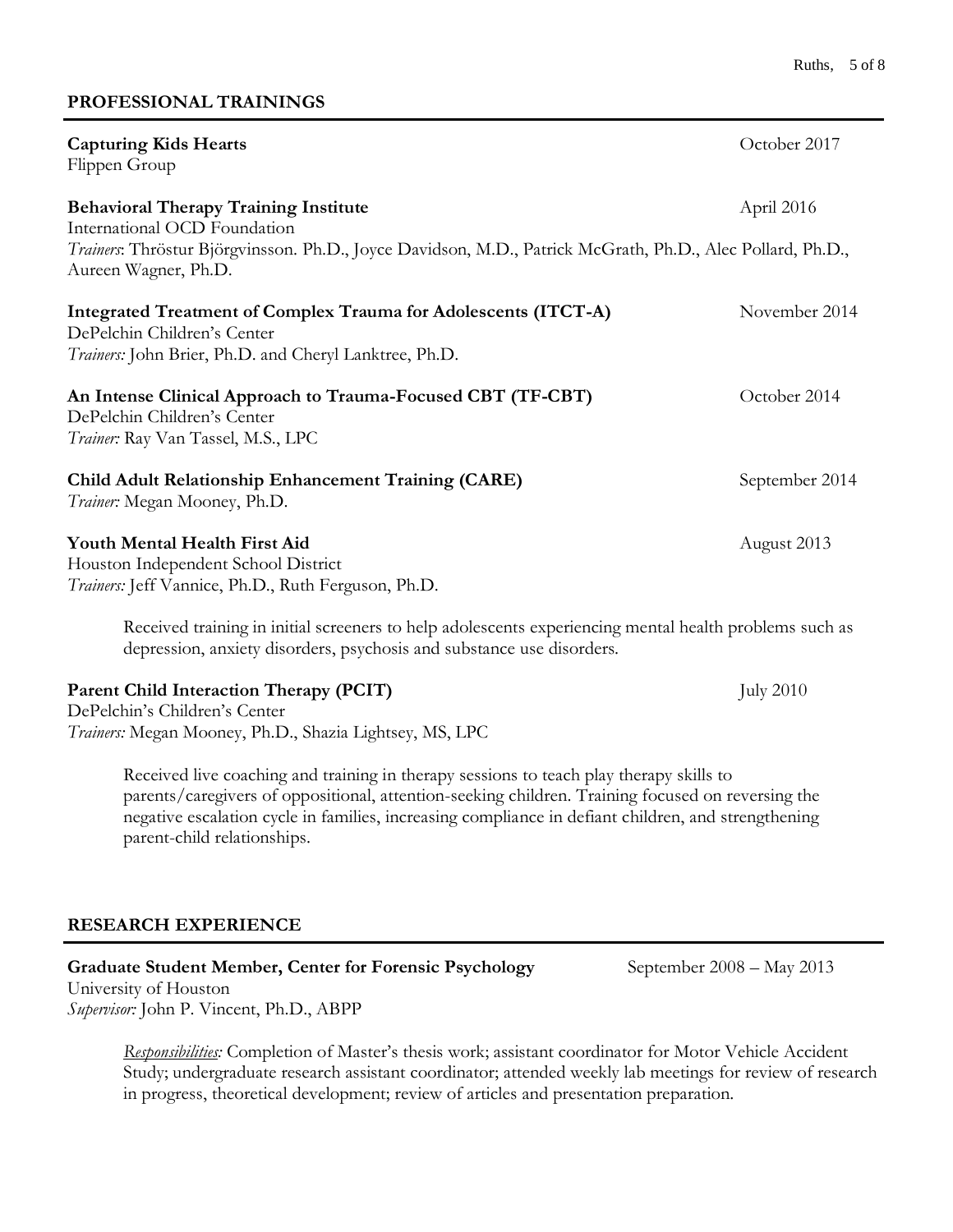**Graduate Research Assistant, Psychology Department** August 2010 – May 2011

University of Houston *Supervisor:* Amie E. Grills-Taquechel, Ph.D.

> *Responsibilities:* Project Coordinator on an NICHD funded K-08 award (PI: Grills-Taquechel, 1K08HD058020-01A2) coordinating data collection from teachers, students, and parents at several elementary schools in the Houston area; attending weekly meetings; interacting with principals, parents, teachers, and students during data collection and informational meetings.

## **Graduate Research Assistant, Psychology Department** August 2010 – May 2011

University of Houston *Supervisor:* Jack Fletcher Ph.D., Karla Stuebing, Ph.D.

> *Responsibilities:* Research Assistant for the NICHD funded Learning Disability Research Center; literature reviews, data analysis, and writing for meta-analysis projects/manuscripts concerning response to intervention for children with learning disabilities.

## **Undergraduate Research Assistant, Psychology Department** August 2006 – May 2007

The Imagination and Cognition Lab in The Children's Research Lab University of Texas at Austin *Supervisor:* Jacqueline D. Woolley, Ph.D.

> *Responsibilities:* Completion of IRB approved Honor's Thesis which investigated the effect of sources of evidence on children's belief in novel entities; literature reviews; data analysis; created video stimuli; recruited actors for videos and child participants.

### **Undergraduate Research Assistant, Psychology Department** August 2005 – May 2006

The Infant Cognition Lab in The Children's Research Lab University of Texas at Austin *Supervisor:* Leslie B. Cohen, Ph.D.

> *Responsibilities:* Designed studies using Habit; data analysis using SPSS and Statview; scheduled appointments; interviewed participants in Spanish and English.

## **TEACHING EXPERIENCE**

## **Teaching Fellow, Child Development** June 2011 – August 2011, June 2012 – May 2013

University of Houston, Department of Psychology

Prepare and present class lectures, quizzes, assignments, and exams to an on-line course of 100+ undergraduate students for four semesters. Navigate teaching a course on-line through Blackboard Learn and the unique challenges of cyber education.

**Teaching Assistant, Child Development/Psychology of Adolescence/Introduction to Psychology** University of Houston, Department of Psychology **August 2008** – May 20012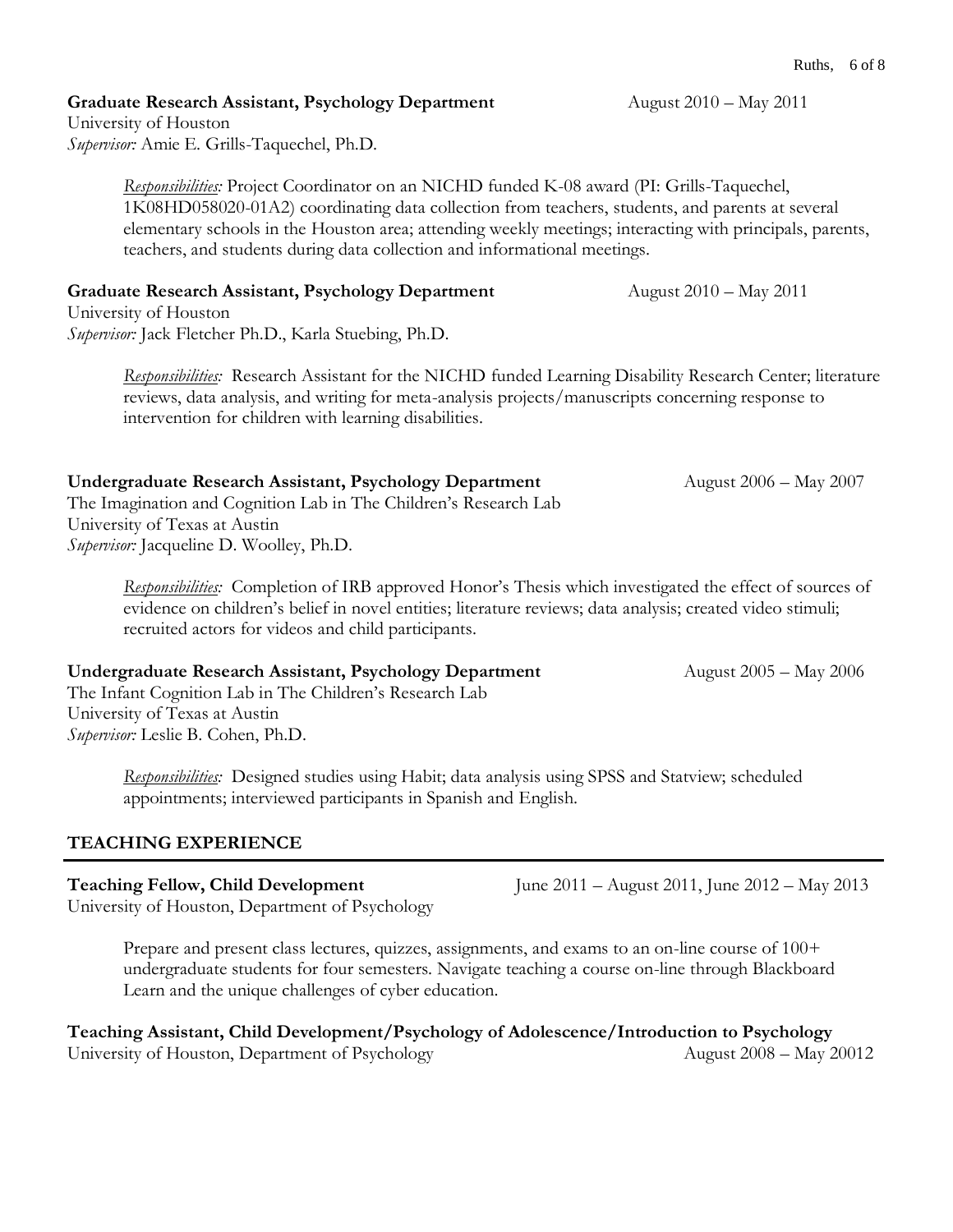Provided academic assistance to undergraduate students, which included holding weekly office hours for students, over-seeing students' independent research projects and term papers, proctoring exams, and grading various assignments.

#### **SERVICE EXPERIENCE**

# Peer-elected Student Representative, Clinical Training Committee September 2009 – September 2012 Clinical Psychology Department, University of Houston Attended Clinical Training Committee bimonthly meetings as a peer-nominated student representative and communicated fellow students' concerns. Organized and coordinated interview weekend for program applicants as well as the annual party for the first years.

#### **AWARDS & HONORS**

## **Psychology Department, University of Houston** *September 2011* **September 2011**

Distinction in Comprehensive Examination

#### **University of Houston Departmental Travel Award**  November 2010

Award given to offset costs associated with the presentation of research at the annual meeting of the Association of Behavioral and Cognitive Therapies (ABCT) in San Francisco, CA.

#### **Ford Foundation Diversity Predoctoral Fellowship, Honorable Mention** 2010

The National Research Council

Awarded to individuals who demonstrate superior academic achievement, are committed to a career in teaching and research at the university level, show promise of future achievement as scholars and teachers, and are well prepared to use diversity as a resource for enriching the education of all students.

### **The Rapoport-King Thesis Scholarship** 2006-2007

The University of Texas at Austin

Fellows are chosen on basis of academic record, the quality of the thesis proposal, and financial need. The dean made final recommendations. Fellows are awarded a \$2,500 scholarship for the senior year.

#### **Liberal Arts Undergraduate Research Award** 2006-2007

The University of Texas at Austin

For Liberal Arts students conducting research projects or traveling to conferences; \$1,000 award given based on letter of recommendation and research project description.

### **PROFESSIONAL AFFILIATIONS**

Outreach Chair, OCD Texas Member, Houston Psychological Association Member, Texas Psychological Association Member, American Psychological Association Member, Society of Pediatric Psychology (APA Div. 54) Member, Society of Clinical Child and Adolescent Psychology (APA Div. 53)